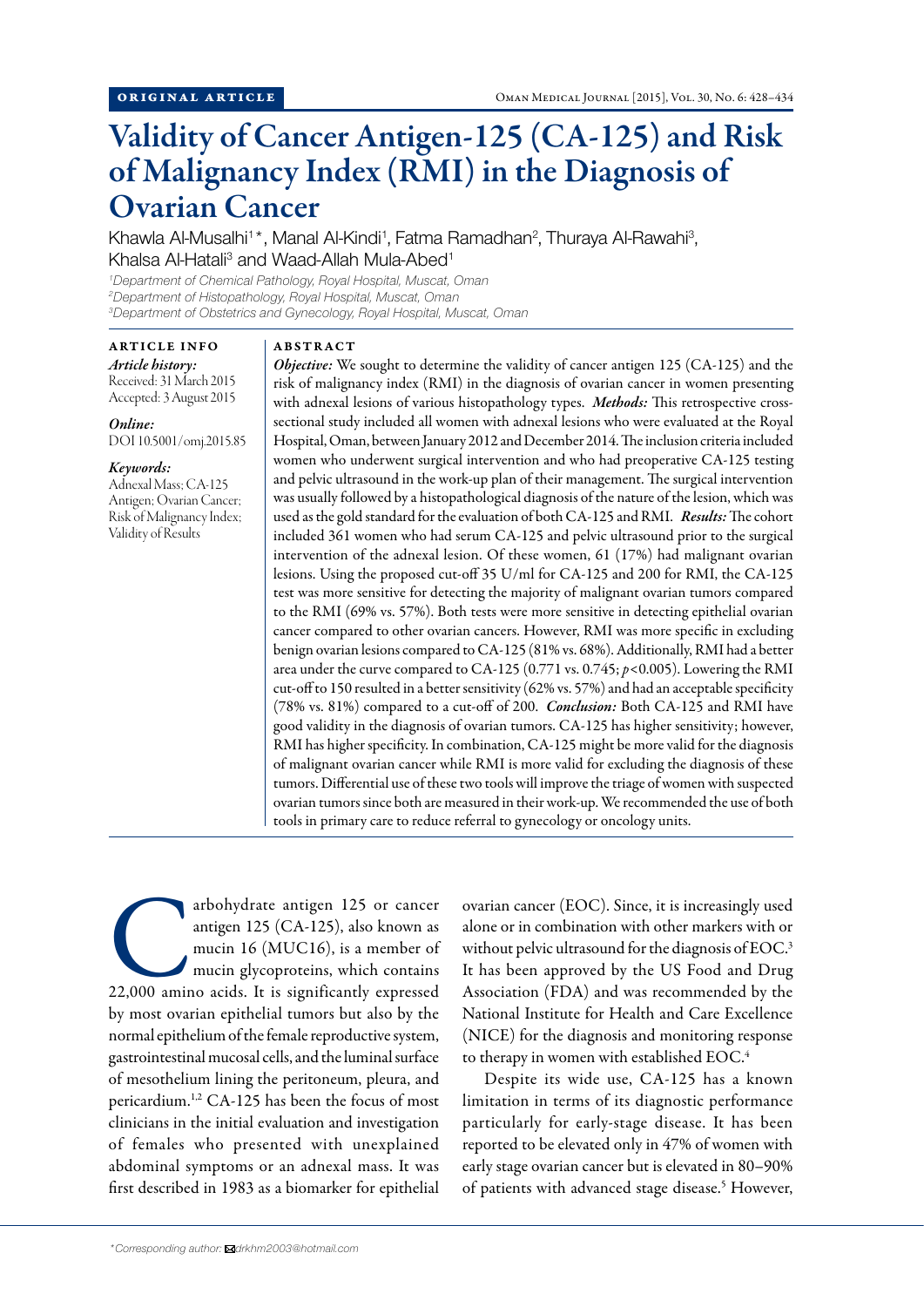it can also be elevated in some benign conditions of the ovary including ovarian endometrioma.<sup>5</sup> These findings were illustrated further by others who also reported a poor sensitivity and specificity when the test was used alone.<sup>6</sup>

To improve the validity of CA-125, the risk of malignancy index (RMI) was developed by Jacobs et al7 in 1990. The RMI uses a multimodality approach that combines the CA-125 result with ultrasound findings and menopausal state to calculate an index score that helps to predict the risk of ovarian cancer in women presenting with an adnexal mass. The RMI is widely used in the UK and has been recommended by NICE guidelines as a tool for screening high-risk women in the primary care setting.<sup>8</sup>

The RMI was modified by Tingulstad et al,<sup>9</sup> in 1996 to the RMI 2. There are minor differences between the two indices in the evaluation of ultrasound and menopausal scoring. Both RMIs were assessed in a few studies with some favor towards the modified version.<sup>10-12</sup> The studies recommended the use of RMI in the primary care setting as it is a simple and cheap approach that can facilitate referral to specialized gynecological centers. A systematic review supported the usefulness of RMI in clinical practice as the test of choice in the preoperative evaluation of women with adnexal masses.<sup>13</sup>

The aim of this study was to highlight the usefulness of RMI as a diagnostic tool for evaluating women with suspected ovarian tumors attending the gynecology department (outpatient clinic and wards) at the Royal Hospital, Oman, during a threeyear period. The study aimed to evaluate the validity of CA-125 alone as a currently used tumor marker and compare its performance with RMI. Although this study is not new in this field, it is the first in Oman where the use of CA-125 with or without RMI is not common practice by the primary care clinicians or gynecologists assessing women presenting with a suspected ovarian lesion or tumor.

### METHODS

This retrospective cross-sectional study looked at all operated cases of ovarian diseases performed at the Royal Hospital between January 2012 and December 2014. The study included all women who were referred to the gynecology department for the evaluation and management of an ovarian mass or disorder for which an ovarian operation/

biopsy was done and laboratory work-up, including measurement of serum CA-125 and pelvic ultrasound, were performed prior to surgery. All clinical and laboratory data were collected using the hospital information system (Al-Shifa 3 Plus).

The CA-125 assay was performed by a twostep immunoassay chemiluminescent microparticle immunoassay technology (Architect 2000i, Abbott, US). The assays followed the manufacturers recommendations for quality assessment (internal and external). The between run precisions as reflected by the coefficient of variation were 2.8%, 3.2%, and 2.2% for the three levels of internal quality control materials (low, middle, and high concentration of CA-125), respectively.

From the variables collected, the RMI was calculated based on the equation recommended by Tingulstad et al,<sup>9</sup> as follows:

### RMI 2 =  $U \times M \times$  serum CA-125

Where U is the total ultrasound score, M is the menopausal status and the CA-125 value in U/ml. In this formula, a score was assigned for the ultrasonography characteristics looking for the presence of multilocular cystic lesions, solid areas, bilateral lesions, ascites, and intra-abdominal metastasis. A score of one was given if present. The total ultrasound score was calculated for each patient, where a total ultrasound score of zero or one was given a value of one and a score greater than two was given a U-score of four. The postmenopausal status was defined as one year or more of amenorrhea or aged 50 years or more if the woman had undergone a hysterectomy. The menopausal status score was one for premenopausal women and four for postmenopausal women. Finally, the value of serum CA-125 concentration was substituted directly into the formula.

RMI 2 scoring was implemented and calculated for all women included in this study hence when RMI it is mentioned we are referring to RMI 2. The performance of the RMI scoring system will be presented in this cohort and its validity will be compared to CA-125 values based on the histopathology report of the ovarian lesion, which is considered as the gold standard in this validation study. The cut-off value for CA-125 of 35 U/ml was used as recommended by the manufacturer and internationally. A cut-off value of 200 for the RMI was followed as recommended by Jacobs et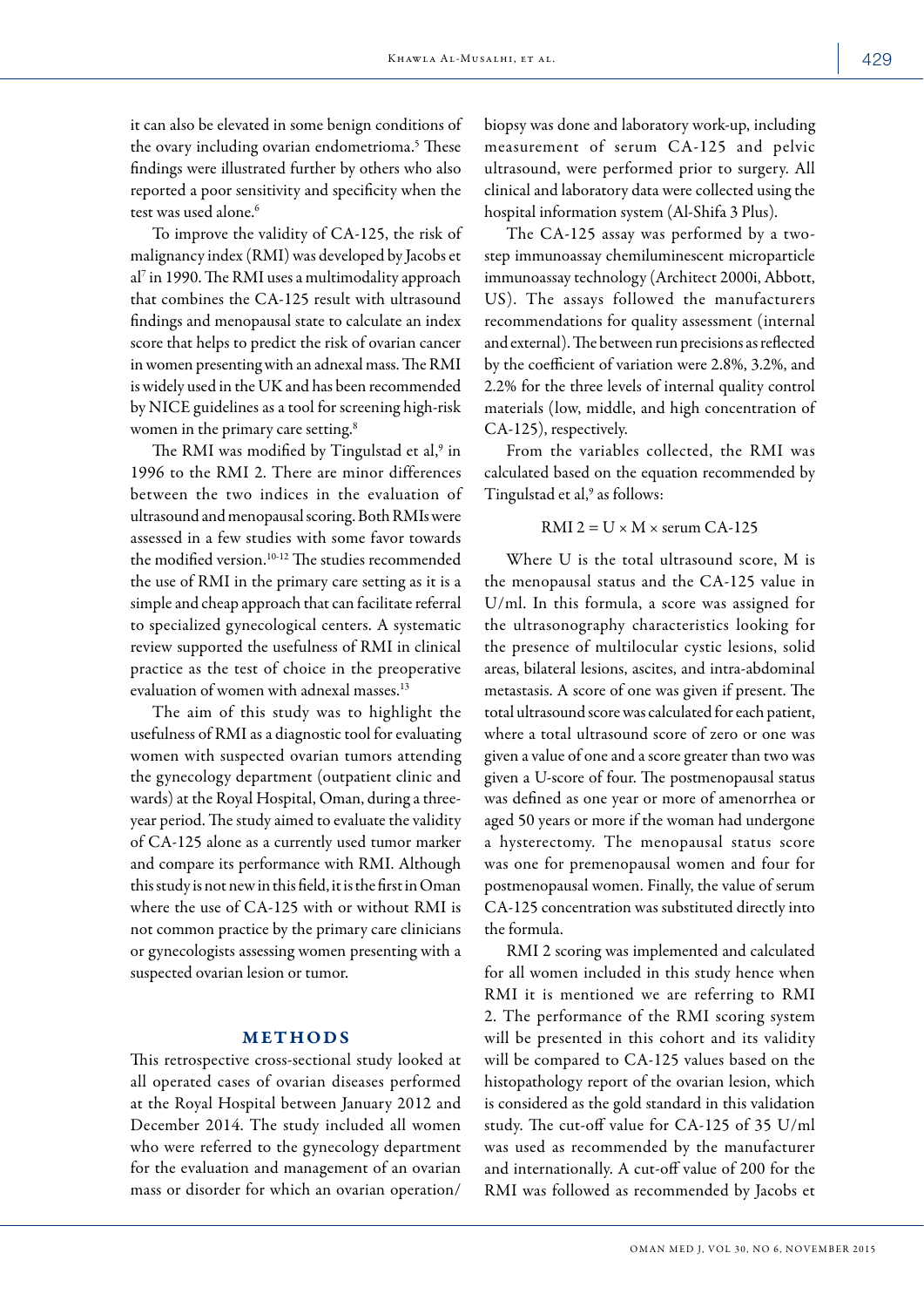al, $^7$  to achieve relatively high levels of sensitivity and specificity.

SPSS Statistics (SPSS Inc., Chicago, US) was used to calculate the mean and standard deviation (SD). The non-parametric *t*-test, Kruskal-Wallis test, and Mann-Whitney U test were used to compare the differences in the means of each parameter (measured or calculated) between the different groups. Statistical significance was assigned to *p<*0.050.

The classification of the results for each parameter as normal or abnormal was based on the result of histopathology report versus the cutoffs used for CA-125 and RMI. Quality assurance for CA-125 was followed using both Internal QC (BIORAD, USA) and the External QA scheme (RIQAS, UK). The validity indicators (sensitivity, specificity, negative and positive predictive values, and efficiency) for CA-125 and MRI compared to the histopathology examination were calculated and compared at the recommended cut-offs. Receiver operator characteristic (ROC) and the area under the curve (AUC) for CA-125 and RMI were constructed to identify the preferred cut-off for both tools in our cohort.

## **RESULTS**

The total number of ovarian biopsies/surgeries in the study period was 441. However, only 361 cases had complete data that included both CA-125 and ultrasound report prior to the intervention and only these were included in this evaluation study. Table 1 summarizes the demographic characteristics of the studied population, and the histological results of the examined ovarian specimens are given in Table 2. The histopathology classifications of ovarian tumors included surface epithelial-stromal, sex cord-stromal, and germ cell tumors. Lesions that did not fit into these three groups were grouped as others.

Of the 441 ovarian specimens examined, 376 (85.3%) were benign, and 65 (14.7%) were malignant. The malignant tumors included epithelial tumors (49.2%), in which serous cystadenocarcinoma (20.0%) was predominant, followed by borderline epithelial tumors (16.9%). Germ cell tumor (18.5%) was the second common malignant type followed by sex cord tumor (13.8%). In contrast, the most common benign lesions were epithelial types (46.5%) followed by germ cell types (33.5%). Among these,

Table 1: Demographic characteristics of the study patients.

| Characteristic                      | Benign                     | Malignant                | $p$ -value |
|-------------------------------------|----------------------------|--------------------------|------------|
| Total patients                      | 376 (85.3%)                | 65 (14.7%)               |            |
| Age (years) $*$<br>Median (range)   | $33+12$<br>$30(10-80)$     | $43+17$<br>$43(15-83)$   | 0.001      |
| $BMI (kg/m2)*$<br>Median (range)    | $27+7$<br>$27(15-50)$      | $26+6$<br>$26(15-48)$    | 0.081      |
| Premenopausal**<br>Postmenopausal** | 339 (90.4%)<br>$36(9.6\%)$ | 42 (64.6%)<br>23 (35.4%) | 0.000      |
| Parity**                            |                            |                          |            |
| Null                                | 186 (50.1%)                | 23 (39.0%)               | 0.004      |
| Primi                               | 47 (12.7%)                 | $2(3.4\%)$               |            |
| Multi                               | 138 (37.2%)                | 34 (57.6%)               |            |
| *mean±SD.**number (%).              |                            |                          |            |

*BMI: body mass index.*

the most common benign lesions were teratoma (32.7%) followed by endometriotic cysts (28.4%) and serous cystadenoma (14.1%).

The descriptive analysis for CA-125 and RMI in the benign and malignant ovarian tumor groups with the various histological lesions are shown in Table 3. Both CA-125 and RMI were not normally distributed; hence non-parametric *t*-tests (Kruskal-Wallis test and Mann-Whitney U test) were applied.

The validity indicators for CA-125 and RMI for diagnosing all malignant ovarian tumors and epithelial ovarian tumors, with and without borderline tumors, are shown in Table 4. A high rate of false negative CA-125 and RMI results in patients





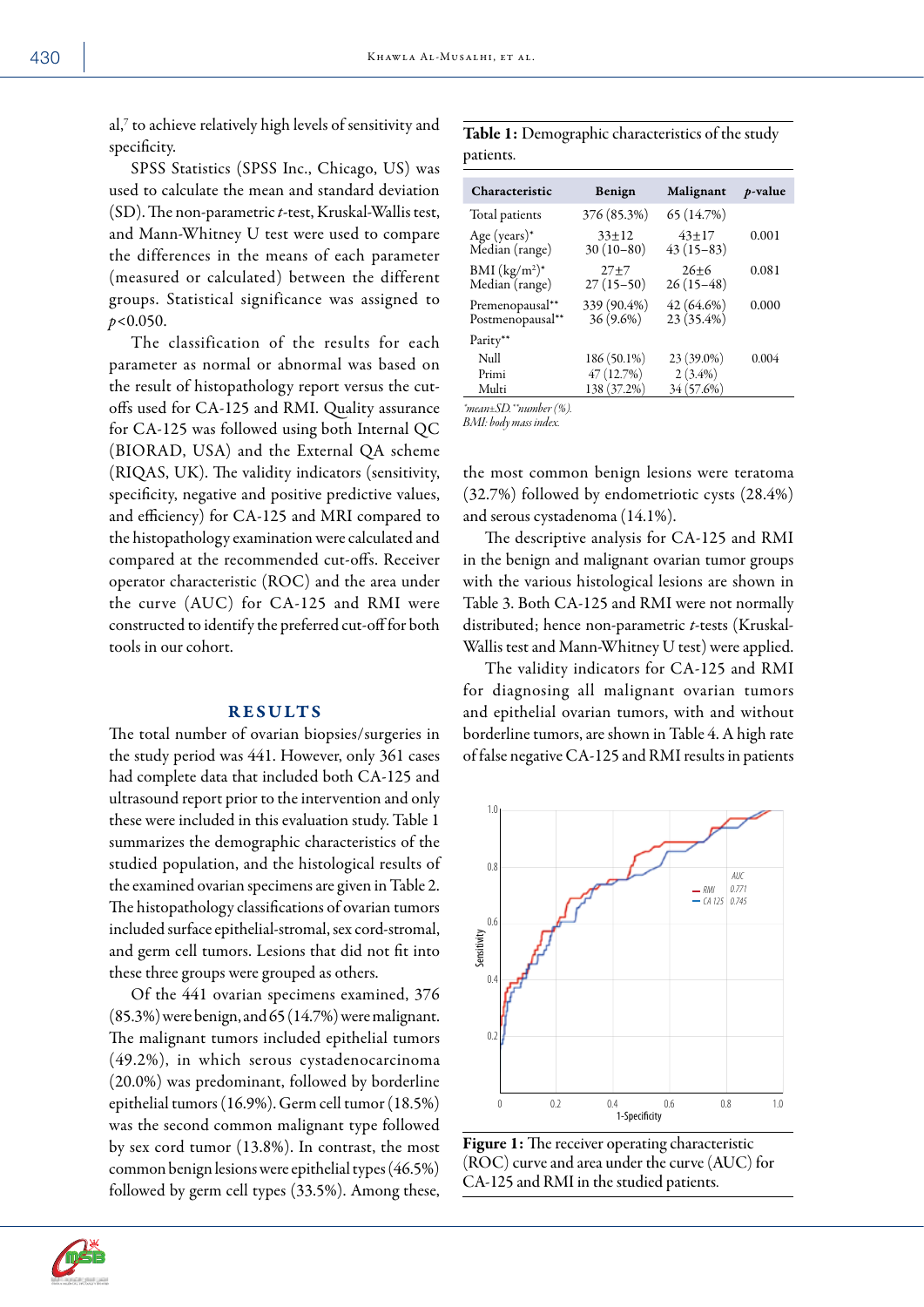| Classification              | Benign $(n=376)$             | $\mathbf n$                       | Malignant $(n=65)$           | $\mathbf n$    |
|-----------------------------|------------------------------|-----------------------------------|------------------------------|----------------|
| Epithelial                  | Serous cystadenoma           | 53                                | Serous adenocarcinoma        | 13             |
| n=207 (46.9%)               | Mucinous cystadenoma         | 11                                | Mucinous adenocarcinoma      | 3              |
|                             | Endometrial cysts            | Endometrial adenocarcinoma<br>107 |                              | 5              |
|                             | Seromucinous                 | Borderline epithelial tumors<br>4 |                              | 11             |
|                             | 175(46.5%)<br>Total<br>Total |                                   |                              | 32 (49.2%)     |
| Sex cord                    | Fibroma                      | 8                                 | Granulosa                    | 7              |
| $n=20(4.5%)$                | Thecoma                      | 2                                 | Steroid tumor                | 2              |
|                             | Sclerosing stromal tumor     | 1                                 |                              |                |
|                             | Total                        | $11(2.9\%)$                       | Total                        | $9(13.8\%)$    |
| Germ cell<br>$n=138(31.3%)$ | Teratoma                     | 123                               | Dysgerminoma                 | 2              |
|                             | Struma ovarii                | 3                                 | Yolk sac cancer              | 2              |
|                             |                              |                                   | Immature teratoma            | 6              |
|                             |                              |                                   | Struma ovarii with carcinoid | $\overline{c}$ |
|                             | Total                        | 126(33.5%)                        | Total                        | 12(18.5%)      |
| Others<br>$n=76(17.2%)$     | Simple cyst                  | 8                                 | Secondaries                  | 11             |
|                             | Functional cyst              | 41                                | Lymphoma                     | 1              |
|                             | Abscess                      | 2                                 |                              |                |
|                             | Paraovarian cyst             | 9                                 |                              |                |
|                             | Normal pathology             | 4                                 |                              |                |
|                             | Total                        | 64 (17.0%)                        | Total                        | $12(18.5\%)$   |

Table 2: Histological findings of the ovarian lesions in the study population. Classification includes surface epithelial-stromal (epithelial), sex cord-stromal (sex cord), and germ cell tumors (germ cell). Lesions that did not fit into any category were group "others". Secondaries include metastasis from the gastrointestinal tract and peritoneal cancers.

with borderline epithelial lesions (5/11 and 7/11, respectively) and sex cord ovarian lesions (6/6 for both) was observed. Also, in patients with benign ovarian lesions, a different rate of true negative and false positive results were observed. A high proportion of false-positive CA-125 results (66/89) was noted in patients with endometriosis, with a median CA-125 of 144 U/ml (range 9–3044). In contrast, RMI showed a better performance in endometriosis with only 38/89 false positive results. Also, there were two patients with stage five chronic kidney disease (CKD) with eGFR <15 ml/min/1.73 m2 , one had a hemorrhagic functional cyst (CA-125 was 104 U/ml) and the other had normal ovarian pathology but presented with ascites (CA-125 was 224 U/ml).

The ROC curves for both CA-125 and RMI are shown in Figure 1. The AUC for CA-125 and RMI were 0.745 and 0.771, respectively, (*p<*0.001). The validity indicator for both CA-125 and RMI was checked at different cut-off points [Table 5].

# DISCUSSION

Ovarian cancer is a common gynecological cancer in women and has a poor prognosis with a five-year survival rate less than 35%. International health organizations including NICE,<sup>4</sup> the European Society for Medical Oncology (ESMO),<sup>14,15</sup> the US Preventive Services Task Force (USPSTF),<sup>16</sup> and other bodies have set clinical guidelines on the recognition and management of women with ovarian cancer. These guidelines have increased the awareness towards initiating early investigations of women with suggestive symptoms and signs who present to primary care physicians.<sup>8</sup> Despite the high mortality of these tumors, screening asymptomatic women is still questionable and is not recommended unless the patients have known genetic mutations that increase their risk for ovarian cancer (e.g. BRCA mutations) or have suggestive clinical scenarios.<sup>4,14-16</sup>

In Oman, the Ministry of Health (MOH) Oman Cancer Incidence Registry (2011) showed a crude incidence ovarian cancer rate of 1.8 and an age-standardized incidence rate of 3.1 per 100,000. This took into consideration the estimated mid-year Omani population in 2011 of 2,137,807 with a sex ratio of 983 females per 1000 males.17 No studies are available in Oman related to the incidence and whether ovarian cancer is being underdiagnosed. An audit conducted at the Royal Hospital revealed an awareness in using tumor markers effectively in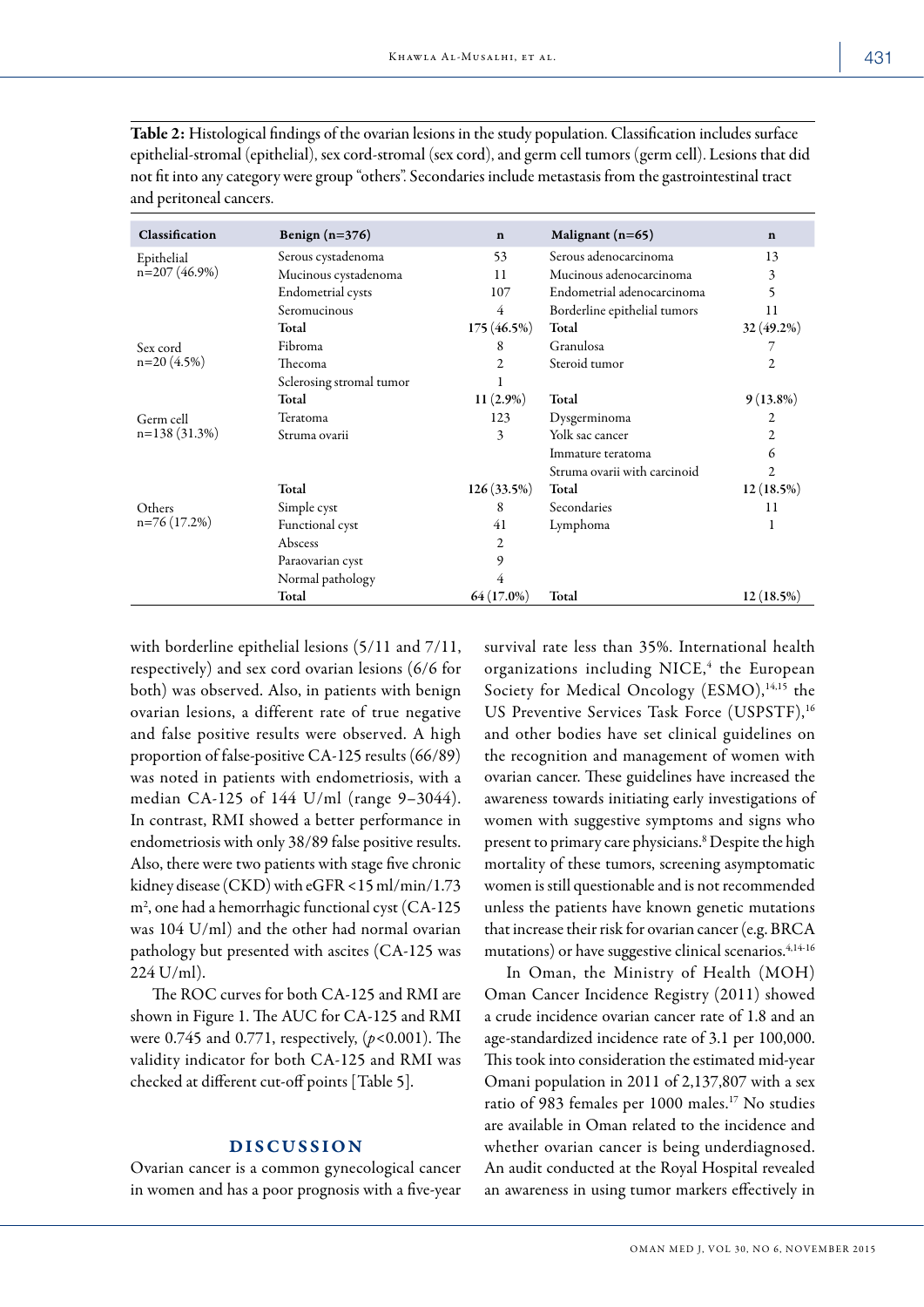| <b>Test</b> | Tumor<br>group | Tumor type                          | $Mean \pm SD$ | Median (range)  | p-value       |
|-------------|----------------|-------------------------------------|---------------|-----------------|---------------|
| CA-125      | Epithelial     | Benign                              | $80 + 165$    | $33(4 - 1578)$  | < 0.001       |
|             |                | Malignant                           | 510±671       | 139 (9-2034)    |               |
|             |                | Benign (excluding endometriosis     | $18 + 11$     | $17(4-50)$      | NA            |
|             |                | Malignant (excluding borderline)    | $680 + 718$   | 322 (18-2034)   | NA            |
|             |                | Endometriosis                       | $122 \pm 205$ | $61(9-1578)$    | $\rm NA$      |
|             |                | <b>Borderline</b> lesions           | 185±433       | $44(9 - 1483)$  |               |
|             | Sex cord       | Benign                              | $63 + 120$    | $22(9-401)$     | 0.093         |
|             |                | Malignant                           | $13\pm5$      | $13(8-22)$      |               |
|             | Germ cell      | Benign                              | $24 + 35$     | $16(6-324)$     | < 0.001       |
|             |                | Malignant                           | $100 + 130$   | $49(13 - 411)$  |               |
|             | Others         | Benign                              | $40 + 67$     | $15(5-265)$     | < 0.001       |
|             |                | Malignant                           | 319±340       | $218(10-1081)$  |               |
|             | All            | Benign                              | $56 \pm 126$  | $21(4-1578)$    | < 0.001       |
|             |                | Malignant                           | 346±541       | $81(9 - 2034)$  |               |
|             |                | Total                               | 105±272       | $23(4 - 2034)$  | $\mathbf{NA}$ |
| RMI         | Epithelial     | Benign                              | 230±463       | $68(4 - 3044)$  | < 0.001       |
|             |                | Malignant                           | 6130±9626     | 1300 (9-31792)  |               |
|             |                | Benign (excluding<br>endometriosis) | $50 + 105$    | $21(4 - 768)$   | NA            |
|             |                | Malignant (excluding borderline)    | 9190±10721    | 3664 (18-31792) | <b>NA</b>     |
|             |                | Endometriosis                       | 354±565       | 144 (9-3044)    | NA            |
|             |                | Borderline lesions                  | 287±426       | $137(9 - 1483)$ | NA            |
|             | Sex cord       | Benign                              | 294±476       | $124(9 - 1604)$ | 0.093         |
|             |                | Malignant                           | $41 + 29$     | $40(10-88)$     |               |
|             | Germ cell      | Benign                              | $73 + 167$    | $27(6-1296)$    | < 0.001       |
|             |                | Malignant                           | 289±446       | $126(19-1644)$  |               |
|             | Others         | Benign                              | 109±214       | $28(9 - 1024)$  | < 0.001       |
|             |                | Malignant                           | 2567±3815     | 872 (40-12160)  |               |
|             | All            | Benign                              | $164 + 368$   | $44(4 - 3044)$  | < 0.001       |
|             |                | Malignant                           | 3739±7575     | 304 (9-31792)   |               |
|             |                | Total                               | 768±3388      | $56(4 - 31792)$ | <b>NA</b>     |

|  | <b>Table 3:</b> $CA-125$ $(U/ml)$ and RMI in the tumor groups. |
|--|----------------------------------------------------------------|
|--|----------------------------------------------------------------|

*CA-125: cancer antigen 125; RMI: risk of malignancy index; SD: standard deviation; NA: non-applicable*

monitoring cancer cases, including ovarian cancer, but not for diagnostic purposes.<sup>18</sup> Our cohort revealed a prevalence rate of malignant ovarian

cancer of 15% among all surgically proven ovarian lesions for women referred to the Royal Hospital. Looking at both CA-125 and RMI as indicators

Table 4:Validity indicators of CA-125 and RMI in patients with malignant ovarian tumors and EOC, with and without borderline tumors (cut-off: CA-125 35 U/ml; RMI 200).

| $\text{Cases}(\text{n})$               | <b>Test</b> | Sensitivity (%) | Specificity $(\% )$ | <b>NPV</b> | <b>PPV</b> | Efficiency |
|----------------------------------------|-------------|-----------------|---------------------|------------|------------|------------|
| All cases $(n=61)$                     | $CA-125$    | 69              | 68                  | 92         | 31         | 69         |
|                                        | RMI         | 57              | 81                  | 90         | 38         | 69         |
| All EOC $(n=32)$                       | $CA-125$    | 78              | 68                  | 97         | 21         | 73         |
|                                        | RMI         | 69              | 81                  | 96         | 28         | 75         |
| EOC without borderline tumors $(n=21)$ | $CA-125$    | 90              | 68                  | 99         | 17         | 79         |
|                                        | RMI         | 86              | 81                  | 99         | 24         | 84         |

*CA-125: cancer antigen 125; RMI: risk of malignancy index; EOC: epithelial ovarian cancer; NPV: negative predictive value; PPV: positive predictive value.*

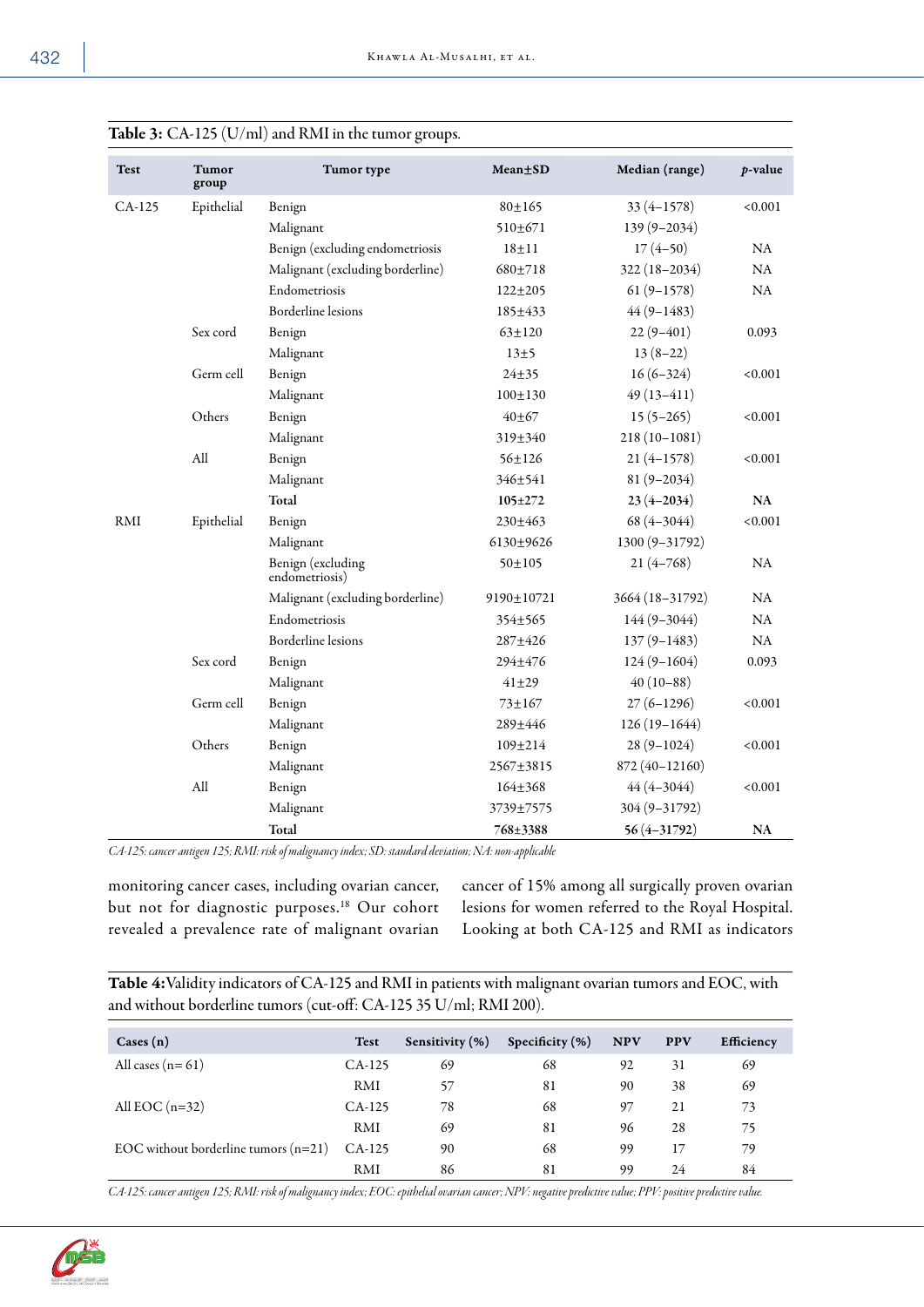| <b>Test</b>   | $Cut$ -off | Sensitivity (%) | Specificity $(\%)$ | <b>NPV</b> | <b>PPV</b> | Efficiency |
|---------------|------------|-----------------|--------------------|------------|------------|------------|
| $CA-125$ U/ml | 35         | 69              | 68                 | 92         | 31         | 69         |
|               | 50         | 61              | 75                 | 90         | 33         | 68         |
|               | 70         | 54              | 82                 | 90         | 38         | 68         |
| RMI           | 150        | 62              | 78                 | 91         | 37         | 70         |
|               | 200        | 57              | 81                 | 90         | 38         | 69         |
|               | 250        | 54              | 85                 | 90         | 42         | 70         |

Table 5: Validity indicators for CA-125 and RMI at different cut-offs for all patients with malignant ovarian tumors  $(n=61)$ .

*CA-125: cancer antigen 125; RMI: risk of malignancy index; NPV: negative predictive value; PPV: positive predictive value .*

for ovarian cancer [Table 3], a significant difference (*p<*0.005) was noticed in both tools between benign and malignant groups in all sample populations as well as among the various histological types (except for sex cord lesions; *p=*0.094). CA-125 was raised (>35 U/ml) in 69% of women with malignant ovarian cancers and 32% of women with benign ovarian cancers. In contrast, RMI was raised (>200) in 57% of women with malignant ovarian cancers and 18% of women with benign ovarian cancers. The validity indicators of both tests [Table 4] showed that CA-125 has better sensitivity (69% vs. 57%) than RMI, but also has a lower specificity (68% vs. 81%). In addition, the ROC curve showed better AUC for RMI compared to CA-125 (0.771 vs. 0.745; *p<*0.005). The sensitivity of CA-125 and RMI was much higher when used to detect EOC (excluding the borderline cases) with values of 90% for CA-125 and 86% for RMI.

Among the malignant ovarian cancer group, all women with sex cord ovarian cancer and the majority of women with borderline epithelial cancer had false negative CA-125 and RMI results. The CA-125 results also showed a high proportion of false positive results among women with endometriosis where the median CA-125 was 144 U/ml, and in one case CA-125 was raised 45 folds in a 30 years old patient who had bilateral ovarian endometriosis lesions with peritoneum involvement. However, the RMI test in this setting appears to be better than CA-125 and could identify the benign nature of ovarian endometriosis cysts in women with high CA-125 levels. Considering different cut-offs of the RMI [Table 5], decreasing the index to 150 can increase its sensitivity to 62% keeping a specificity of 78%. Data obtained by different studies revealed a comparable outcome for CA-125 and RMI.<sup>19-21</sup> Liao et al,<sup>22</sup> reported in their meta-analysis of 19 studies

a sensitivity and specificity of CA-125 of 75% and 80%, respectively.

Currently, CA-125 is still the most widely used tumor biomarker for the detection of ovarian cancer. However, its poor specificity is considered to be the main drawback that has limited its use alone, and its incorporation in the RMI has improved its specificity. It is known that CA-125 levels can be elevated in benign gynecological conditions particularly endometriosis and fibroids, and other medical disorders such as congestive heart failure and cirrhosis.23,24 This limitation has facilitated researchers to look for more specific biomarkers or tools for use in this setting. The RMI can easily be adopted when assessing women with adnexal mass by utilizing both CA-125 and ultrasound, which are part of the workup investigations in these patients. In addition to CA-125 and RMI, other diagnostic tests for EOC have been recommended and evaluated.<sup>21</sup> These include the human epididymis protein (HE4) and the Risk of Malignancy Algorithm (ROMA) using dual CA-125 and HE4 markers. Karlsen et al,<sup>21</sup> reported equal performance of RMI and ROMA, despite the ROMA having a lower specificity.<sup>21</sup> However, Moore et al,<sup>25</sup> reported a higher sensitivity for ROMA than RMI for distinguishing benign status from EOC (94.3% vs. 84.6%) at a specificity of 75%. In patients with stage I and II disease, ROMA achieved a sensitivity of 85.3% compared to 64.7% for RMI.

The OVA1 test is another In Vitro Diagnostic Multivariate Index Assay (IVDMIA) that has been studied in the triage of women with an adnexal mass. The assay utilizes five proteomic biomarkers: CA-125, prealbumin, apolipoprotein A1, beta-2 microglobulin, and transferrin.26 However, in addition to the inclusion of different tests that are not routinely used in laboratory practice, this multi-marker showed comparable performance with RMI and ROMA.<sup>27</sup>